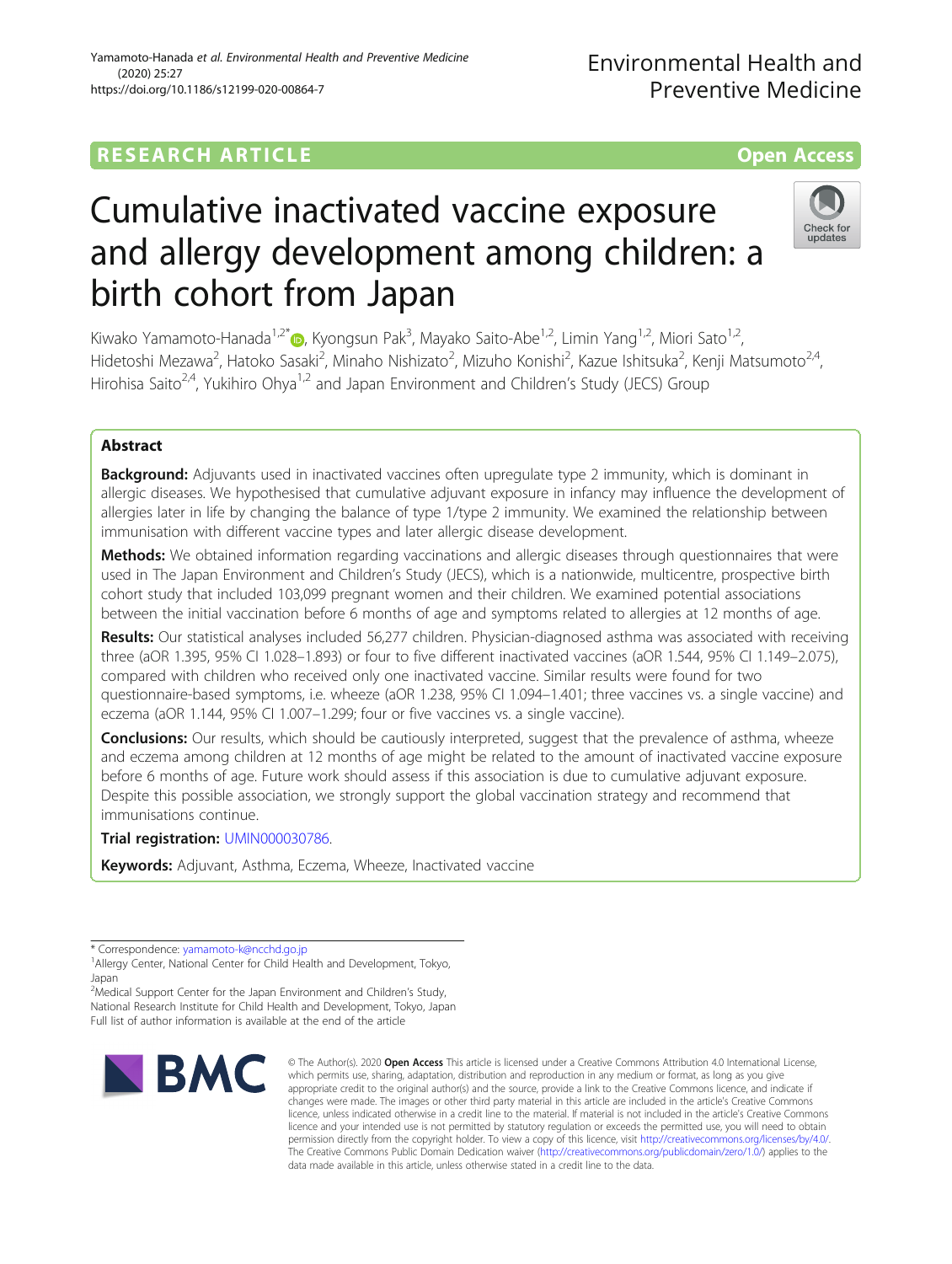## Introduction

Universal childhood vaccination is very important and plays a role in saving the lives of children. Vaccines stimulate the immune system to protect an individual against future infections. There is clear evidence that immunisation by the administration of vaccines is effective for controlling and preventing various life-threatening infectious diseases. Unlike live vaccines, inactivated vaccines often require adjuvants to generate an immune response because the immunogenicity of the inactivated vaccines is generally lower and their effective period is shorter compared with live vaccines  $[1]$  $[1]$ . Aluminium is the most commonly used adjuvant in inactivated vaccines [[2\]](#page-8-0). However, aluminium adjuvants are known to induce type 2 immune responses. Clinical trials have tested all adjuvants that are currently used in vaccines for safety and effectiveness, and these adjuvants have been used safely in clinical practice for many years [\[3](#page-8-0)]. In a mouse model, it is well-known that IgE production is enhanced by presenting antigens with aluminium adjuvants [[4\]](#page-8-0). For basic science research, it is common to enhance allergic reactions in animal models using aluminium adjuvants; however, the activated pathways and effects stimulated by aluminium adjuvants in people may differ from these models because findings from animals do not always translate into humans.

The association of inactivated vaccines with allergic diseases remains controversial. In support of this idea, Kiraly et al. showed that delayed diphtheria, tetanus and acellular pertussis (DTaP) vaccination, defined as giving the first dose after 90 days of age (1 month later than usual), was associated with reduced eczema and use of eczema medication in Australia [[5\]](#page-8-0). Schlaud et al. reported that children in Germany who completed TDPHiHeP immunisation (tetanus, diphtheria, poliomyelitis, Haemophilus influenza type b; Hib, hepatitis B and pertussis) at the end of the first year of life had a lower risk of subsequently developing hay fever [\[6](#page-8-0)]. In contrast, two different studies reported that routine immunisation against pertussis in infancy did not increase the risk of asthma or wheeze [\[7](#page-8-0), [8](#page-8-0)].

Unlike inactivated vaccines whose adjuvants may promote type 2 immunity, the bacillus Calmette–Guérin (BCG) vaccine promotes the development of type 1 helper T (Th1) and IL-17-producing helper T (Th17) cells [\[9](#page-8-0)]. Although some studies have suggested that BCG vaccination is protective against the development of allergic diseases, a systematic review and metaanalysis concluded that BCG vaccination was not associated with development of eczema, rhinoconjunctivitis, allergic sensitization, or allergic diseases in general [\[10](#page-8-0)]. Notably, that review included only retrospective cohort studies, cross-sectional studies and a small RCT, and did not include any prospective cohort studies; therefore,

the evidence level of the review does not seem very high. Further study is needed to confirm or exclude the presence of an association between BCG vaccination and allergic diseases.

Allergies, such as pollinosis, are a serious health concern in Japan. The prevalence of asthma and eczema among Japanese children is 13.3% and 24.5%, respectively [[11](#page-8-0)]. According to a nationwide birth cohort study, about 36% of pregnant women in Japan have a history of pollinosis and 55.6% are IgE-sensitised to Japanese cedar [[12\]](#page-8-0). Given the relatively high prevalence of allergies in Japan, it is important to investigate potential triggers and preventions for the development of this condition.

We hypothesised that adjuvant exposure through early immunisation (before 6 months of age) could have a crucial influence on the development of allergic diseases. This study addressed three research questions (RQs). Our first RQ (RQ1) was whether babies who receive their first inoculations with inactivated vaccines, and are consequently exposed to adjuvant, later develop more allergic diseases than those first inoculated with live vaccines (no adjuvant required) (RQ1). Our second RQ (RQ2) was whether simultaneous inoculation with a greater number of inactivated vaccines (as a proxy for adjuvant exposure) leads to a proportionately greater risk of subsequently developing allergic diseases. Finally, our third RQ (RQ3) was whether BCG vaccination reduces the risk of allergic diseases. To answer these RQs, we examined the relationship between initial (i.e. the first time in life; before 6 months of age) vaccine type exposure and later allergic disease development in the general population of Japan.

## Methods

## Study population

Although it is not a clinical trial, the Japan Environment and Children's Study (JECS) is registered with the University Hospital Medical Information Network Clinical Trials Registry, number UMIN000030786. The JECS is a nationwide, multicentre, prospective birth cohort study conducted by the Ministry of Environment of Japan, and its protocol and major hypotheses have been published as a protocol paper  $[12–15]$  $[12–15]$  $[12–15]$  $[12–15]$ . A total of 103,099 pregnant women were recruited from the general population of Japan for the JECS at 15 research centres covering a wide geographical area of Japan, from the north of the country (Hokkaido) to the south (Okinawa), from April 2011 to March 2014. The pregnancies of the recruited women resulted in 104,065 newborns. The present study was conducted as a part of the JECS, and we performed statistical analyses using the released data sets (jecs-ag-20160424 and jecs-an-20180131).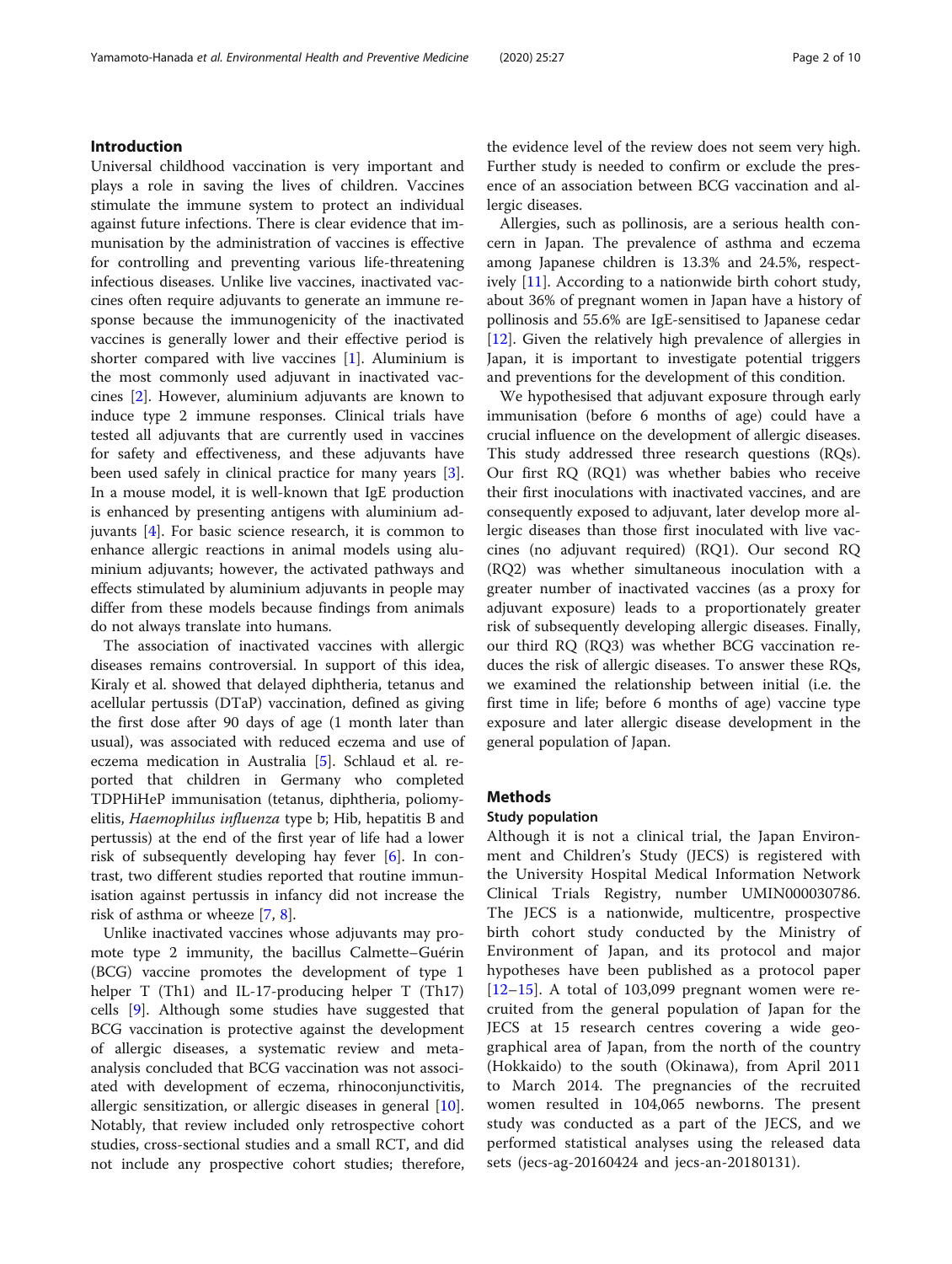## Ethics statement

The JECS protocol was reviewed and approved by the Ministry of the Environment's Institutional Review Board on Epidemiological Studies and by the ethics committees of all participating institutions. Written informed consent was obtained from all participants (i.e. pregnant women or other caregivers). The JECS was conducted in accordance with the Helsinki Declaration and other nationally valid regulations and guidelines.

## Questionnaires and medical records

Written questionnaires were mailed to caregivers during pregnancy and when each child was 6 months and 12 months of age. Caregivers answered questions regarding the mothers and infants during pregnancy and at ages 6 and 12 months. In addition, we compiled birth and neonatal information, including the obstetric outcomes, from the medical records provided by each participant's institution.

#### Outcomes, exposures and covariates

The outcome definitions for this study are defined in the file [S1](#page-7-0). Prevalence of allergic diseases (asthma, atopic dermatitis, food allergy and any other allergies) was assessed based on a parent-reported doctor's diagnosis, obtained from participant questionnaires when the children were 12 months old. Wheeze and eczema symptoms were evaluated at age 12 months based on a questionnaire from the International Study of Asthma and Allergies in Childhood (ISAAC) [[16](#page-8-0)]. Vaccination history was obtained from the questionnaires completed at age 6 months. Caregivers of the children checked the types of initial vaccination on the questionnaire. Diphtheriatetanus-pertussis vaccine (DPT) was defined as a single vaccine. The types of polio vaccination administered in Japan differed by the date  $[17, 18]$  $[17, 18]$  $[17, 18]$ . Live polio vaccine was administered until August, 2012. Subsequently, inactivated polio virus vaccine became available in September, 2012 and DPT-inactivated polio vaccine (IPV) in November, 2012. Therefore, based on the birth date, we categorised polio vaccines into either live or inactivated vaccine. The DPT-IPV was counted as another inactivated vaccine type, i.e. counted as two types.

#### Target populations for statistical analysis

For RQ1, we included the subset of infants whose initial vaccination was with inactivated vaccine(s) only and those whose initial vaccination was with live vaccine(s) only. For RQ2, we included infants whose first vaccination was with inactivated vaccines only. For RQ3, we included infants whose initial vaccination was with BCG only and those whose initial vaccination was with rotavirus only.

#### Statistical analyses

After excluding multiple births and cases with missing variables, we performed statistical analyses of the remaining data (Figure S[1\)](#page-7-0). Based on clinical experience and a review of past reports, we assessed the following factors as possible confounders in the regression analyses: maternal age, primiparity, maternal allergy history, smoking during pregnancy, pet ownership during pregnancy, sex of the child, feeding at 6 months, nursery school attendance, maternal education level, annual family income and place of recruitment. We checked the collinearity of the preliminarily selected confounders and included all the available variables in the model without performing variable selection. For each outcome variable of allergic features and for the exposure variables in each RQ, we conducted logistic regression analyses in which all potential confounders were included. We evaluated the adjusted odds ratios (aORs) and odds ratios (ORs) as measures of association and calculated 95% confidence intervals (CIs) and  $p$  values. The adjusted  $p$  values were calculated by the Holm method. For RQ2, we performed a multiplicity adjustment by Dunnett's method, with the number of inactivated vaccines set to 1 as a reference. For each model, we checked multicollinearity with the variance inflation factor, using a cut-off value of 5. In addition, as sensitivity analyses for RQ1 ( $n = 56,277$ ) and RQ3 ( $n = 8012$ ), we estimated aORs by implementing a multivariate imputation (MI) using a chained equations (MICE) algorithm with 20 iterations and using the R package MICE, version 3.3.0 [[19\]](#page-8-0). We did not perform imputation for RQ2 because we were able to confirm the same tendency as RQ1 based on the MI results. All available confounders were used in the imputation equations.

This was an exploratory study to estimate the magnitude of associations between allergy and vaccination; therefore, we did not define the significance level of  $p$ values. We also performed Bayesian multivariable logistic regression using the R package rstan, version 2.17.3 [[20\]](#page-8-0), to estimate the posterior distribution of the aORs. We applied multiple statistical analyses, i.e., both Frequentist and Bayesian approaches, to evaluate the association measures from multiple perspectives. We set vague priors for all coefficients using a normal distribution with a mean of 0 and a variance of 10,000, and generated a posterior distribution sample by Markov chain Monte Carlo methods (No-U-Turn sampler) with 11,000 iterations, four chains, four thinning intervals and 1000 warm-up times. We assessed the posterior distribution of aORs with 25th, 50th, and 75th percentiles, 95% credible intervals (CrIs) and the probabilities of aOR  $> 1.0, >$ 1.5 and > 2.0. All statistical analyses were performed using R statistical software, version 3.5.1 (The R Foundation, Vienna, Austria) [\[21](#page-8-0)].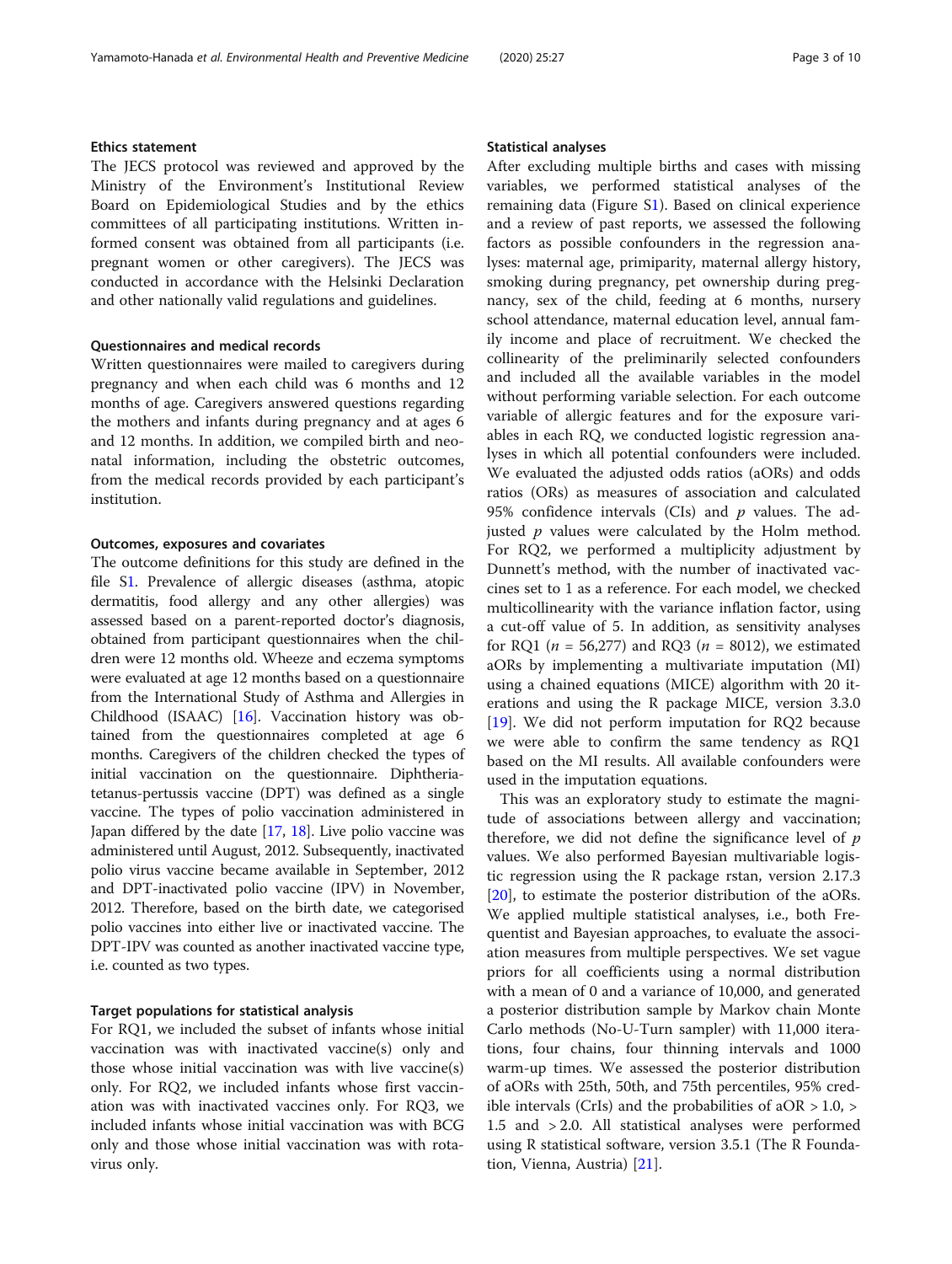## Results

The prevalence of wheeze, eczema and physiciandiagnosed asthma at 1 year of age for the entire cohort of study participants was 19.9%, 18.4–18.7% and 2.5– 2.6%, respectively (see Table S[1](#page-7-0)). The prevalence of allergic features by each RQ is described in Tables S[5,](#page-7-0) S[6](#page-7-0) and S[7.](#page-7-0)

## RQ1: initial immunisation with inactivated vaccines only vs. with live vaccines only

To answer the question of whether or not initial inoculation with inactivated vaccines could lead to more frequent development of allergic diseases compared with initial inoculation using live vaccines, we compared subjects whose first vaccination was with inactivated vaccine(s) only to those whose first vaccination was with live vaccine(s) only. Regarding their initial vaccination, 8165 children received live vaccine(s) only and 48,112 children received inactivated vaccine(s) only (Table [S2](#page-7-0)). The children who received inactivated vaccine(s) only did not show any associations with allergic features at 1 year of age compared with those who received live vaccine(s) only (Table 1). Based on the results of a Bayesian multivariable logistic regression, the posterior probabilities of aOR > 1.0 were 0.642 for food allergy, 0.488 for asthma and 0.603 for eczema (none of these are significant; Table [2](#page-4-0)). The results for complete case and MI case data did not differ.

## RQ2: Initial immunisation with multiple inactivated vaccines

RQ2 aimed to examine whether there was a dosedependent relationship between receiving multiple inactivated vaccines simultaneously at the time of first vaccination and a greater risk of later development of allergic diseases. The percentages of infants who received only one type (including the triple vaccine DPT), two, three and four to five different types of inactivated vaccines were 21.2%, 64.0%, 7.7% and 7.2%, respectively (Table S[3\)](#page-7-0). Physician-diagnosed asthma was associated with receiving three types of inactivated vaccine (aOR 1.395, 95% CI 1.028–1.893) and four or five types of inactivated vaccine (aOR 1.544, 95% CI 1.149–2.075) (Table [3\)](#page-4-0). ISAAC-based wheeze symptom was associated with receiving three different inactivated vaccines at the initial immunisation (aOR 1.238, 95% CI 1.094–1.401), and ISAAC-based eczema was associated with receiving four or five different inactivated vaccines at the initial immunisation (aOR 1.144, 95% CI 1.007–1.299). The posterior probabilities of aORs were also increased for asthma, wheeze and eczema in Bayesian multivariable logistic regression analyses (Table [4](#page-5-0)). In particular, regarding the association of asthma with the administration of four or five types of inactivated vaccine at the initial immunisation, the posterior probability of  $aOR > 1.0$  was 1.000, that of  $aOR > 1.5$  was 0.581 and that of  $aOR > 2.0$ was 0.012 (95% CrI 1.198–1.967). As for eczema, the posterior probability of aOR > 1.0 was 0.992 (95% CrI 1.027–1.269).

## RQ3: BCG vaccination vs. rotavirus vaccination

RQ3 aimed to examine whether BCG vaccination as the initial immunisation reduces the risk of subsequent allergic diseases. The statistical analyses for RQ3 included 6093 infants vaccinated with BCG only and 1919 infants immunised with rotavirus vaccine only at their initial immunisations (Table S[4\)](#page-7-0). There were no differences in the allergic features between children whose initial vaccination was with BCG only and those whose initial immunisation was with rotavirus vaccine only, in multivariable logistic regression analyses of both complete case data and multiple imputation (MI) data (Table [5](#page-5-0)). In the analyses using Bayesian multivariable logistic regression, the posterior probability of aOR > 1.0 was 0.841, that of  $aOR > 1.5$  was 0.165 and that of  $aOR > 2.0$  was

Table 1 Results of univariable and multivariable logistic regression for allergic features associated with initial inactivated vaccine compared with initial live vaccine only, in the JECS birth cohort (RQ1)

| Allergy features<br>at 1 year old | Univariable |              |              |         |             | Multivariable for complete cases |                           |                 |       | Multivariable for multiple imputed data |                        |       |  |
|-----------------------------------|-------------|--------------|--------------|---------|-------------|----------------------------------|---------------------------|-----------------|-------|-----------------------------------------|------------------------|-------|--|
|                                   | OR          | Lower 95% CI | Upper 95% CI | p value | aOR         |                                  | Lower 95% CI Upper 95% CI | $p$ value $aOR$ |       | Lower 95% Cl                            | Upper 95% Cl $p$ value |       |  |
| Allergic disease                  | 0.984       | 0.935        | 1.035        | 0.521   | 0.994       | 0.940                            | 1.051                     | 0.832           | 0.985 | 0.935                                   | 1.037                  | 0.553 |  |
| Atopic<br>dermatitis              | 0.909       | 0.813        | 1.016        | 0.093   | 0.943       | 0.834                            | 1.065                     | 0.341           | 0.914 | 0.816                                   | 1.023                  | 0.118 |  |
| Food allergy                      |             | 1.008 0.947  | 1.074        | 0.805   | 1.013       | 0.946                            | 1.084                     | 0.720           | .01   | 0.948                                   | 1.078                  | 0.736 |  |
| Asthma                            | 1.027       | 0.885        | 1.192        | 0.724   | 0.989       | 0.840                            | 1.164                     | 0.894           | 1.033 | 0.887                                   | 1.203                  | 0.679 |  |
| Wheeze                            | 1.001       | 0.944        | 1.062        | 0.963   | 0.980 0.917 |                                  | 1.047                     | 0.550           | 0.991 | 0.932                                   | 1.054                  | 0.776 |  |
| Fczema                            | 0.978 0.921 |              | 039          | 0.474   | 0001        | 0.944                            | 1.078                     | 0.797           | 0.992 | 0.933                                   | .054                   | 0.785 |  |

OR odds ratio, aOR adjusted odds ratio, CI confidence interval

aOR and 95% CIs were estimated with potential confounders including maternal age, primiparity, maternal allergy history, smoking during pregnancy, pet ownership during pregnancy, sex of child, feeding at 6 months, nursery school attendance, maternal education level, annual family income and place of recruitment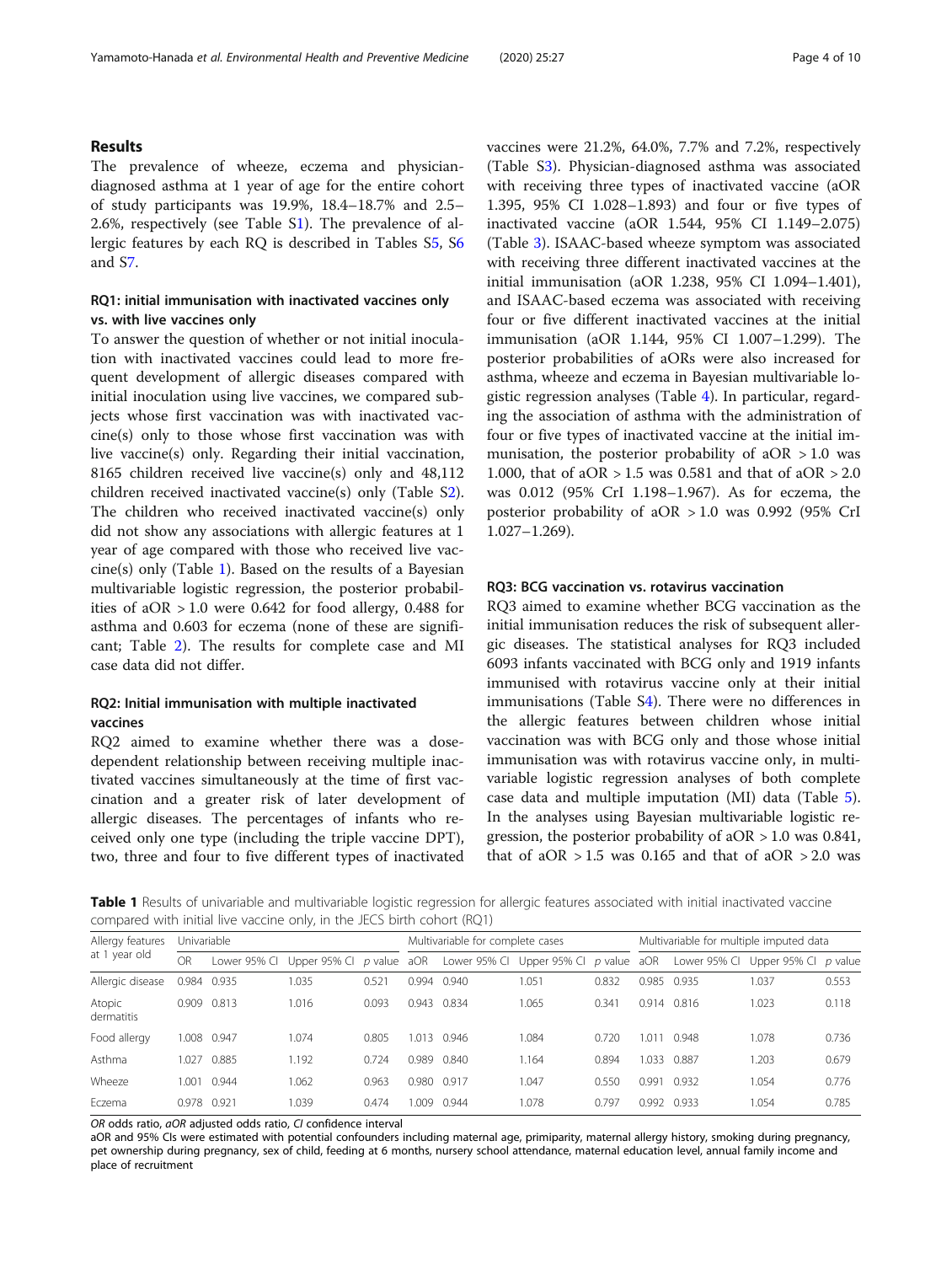| Outcome           | aOR P25 | aOR P50 | aOR P75 | 95% Crl lower | 95% Crl upper | Pr (aOR > 1.0) | Pr (aOR > 1.5) | Pr (aOR > 2.0) |
|-------------------|---------|---------|---------|---------------|---------------|----------------|----------------|----------------|
| Allergic disease  | 0.976   | 0.995   | 1.013   | 0.941         | .051          | 0.420          | < 0.0001       | < 0.0001       |
| Atopic dermatitis | 0.905   | 0.943   | 0.983   | 0.834         | .064          | 0.177          | < 0.0001       | < 0.0001       |
| Food Allergy      | 0.989   | .013    | .037    | 0.947         | .084          | 0.642          | < 0.0001       | < 0.0001       |
| Asthma            | 0.936   | 0.990   | .046    | 0.843         | 1.167         | 0.448          | < 0.0001       | < 0.0001       |
| Wheeze            | 0.958   | 0.980   | .003    | 0.917         | 1.047         | 0.275          | < 0.0001       | < 0.0001       |
| Eczema            | 0.986   | .009    | 1.032   | 0.947         | 1.078         | 0.603          | < 0.0001       | < 0.0001       |

<span id="page-4-0"></span>Table 2 Results of Bayesian multivariable logistic regression for allergic symptoms using vaccine types and covariates for complete cases (RQ1)

Parameters: iterations = 11000, chains = 4, thinning = 4, warm-ups = 1000

aOR adjusted odds ratio, CrI credible interval, Pr probability, P25 25th percentile, P50 50th percentile, P75 75th percentile

aORs were estimated with potential confounders including maternal age, primiparity, maternal allergy history, smoking during pregnancy, pet ownership during pregnancy, sex of child, feeding at 6 months, nursery school attendance, maternal education level, annual family income and place of recruitment

0.008 (95% CrI 0.809–1.832) for asthma (Table [6](#page-6-0)). The results for complete case and MI case data did not differ.

#### **Discussion**

#### Main findings

The results relating to RQ2 are the primary finding of this study. A logistic regression analysis showed that physician-diagnosed asthma, ISAAC-based wheeze and ISAAC-based eczema in 12-month-old children were each associated with an initial inoculation in children

aged less than 6 months of multiple types of inactivated vaccine as compared with an initial inoculation of a single type of inactivated vaccine. By using another statistical analysis, i.e. Bayesian multivariable logistic regression, the posterior probabilities of aOR  $> 1.0$ , aOR  $> 1.5$  and even aOR > 2.0 confirmed the association of asthma with initial inoculations of four or five types of inactivated vaccines to be significantly high. It is possible that higher cumulative adjuvant exposures from initial immunisation with greater numbers of inactivated vaccines might influence an

Table 3 Results of univariable and multivariable logistic regression for allergic features associated with number of initial inactivated vaccines received, in the JECS birth cohort (RQ2)

| Allergy features  | Number of               | Univariable |              |              |           |       | Multivariable for complete cases |              |           |  |  |  |
|-------------------|-------------------------|-------------|--------------|--------------|-----------|-------|----------------------------------|--------------|-----------|--|--|--|
| at 1 year old     | inactivated<br>vaccines | OR          | Lower 95% CI | Upper 95% CI | $p$ value | aOR   | Lower 95% CI                     | Upper 95% CI | $p$ value |  |  |  |
| Allergic disease  | 2 vs. 1                 | 1.012       | 0.953        | 1.072        | 0.932     | 0.993 | 0.932                            | 1.059        | 0.710     |  |  |  |
|                   | 3 vs. 1                 | 1.031       | 0.934        | 1.137        | 0.932     | 1.044 | 0.938                            | 1.162        | 0.686     |  |  |  |
|                   | 4 or 5 vs. 1            | 1.075       | 0.973        | 1.188        | 0.263     | 1.098 | 0.985                            | 1.223        | 0.125     |  |  |  |
| Atopic dermatitis | 2 vs. 1                 | 0.957       | 0.837        | 1.093        | 0.683     | 0.947 | 0.820                            | 1.094        | 1.000     |  |  |  |
|                   | 3 vs. 1                 | 1.116       | 0.900        | 1.384        | 0.683     | 1.076 | 0.851                            | 1.360        | 1.000     |  |  |  |
|                   | 4 or 5 vs. 1            | 1.113       | 0.893        | 1.386        | 0.683     | 1.095 | 0.866                            | 1.385        | 1.000     |  |  |  |
| Food allergy      | 2 vs. 1                 | 0.939       | 0.875        | 1.009        | 0.075     | 0.959 | 0.888                            | 1.035        | 0.579     |  |  |  |
|                   | 3 vs. 1                 | 0.886       | 0.784        | 1.002        | 0.059     | 0.965 | 0.847                            | 1.101        | 1.000     |  |  |  |
|                   | 4 or 5 vs. 1            | 0.914       | 0.807        | 1.036        | 0.089     | 0.963 | 0.842                            | 1.101        | 1.000     |  |  |  |
| Asthma            | 2 vs. 1                 | 1.278       | 1.063        | 1.538        | 0.002     | 1.201 | 0.981                            | 1.470        | 0.034     |  |  |  |
|                   | 3 vs. 1                 | 1.662       | 1.268        | 2.179        | < 0.0001  | 1.395 | 1.028                            | 1.893        | 0.021     |  |  |  |
|                   | 4 or 5 vs. 1            | 1.800       | 1.375        | 2.356        | < 0.0001  | 1.544 | 1.149                            | 2.075        | 0.002     |  |  |  |
| Wheeze            | 2 vs. 1                 | 1.035       | 0.966        | 1.109        | 0.240     | 0.990 | 0.916                            | 1.069        | 0.752     |  |  |  |
|                   | 3 vs. 1                 | 1.286       | 1.152        | 1.435        | < 0.0001  | 1.238 | 1.094                            | 1.401        | < 0.0001  |  |  |  |
|                   | 4 or 5 vs. 1            | 1.248       | 1.114        | 1.397        | < 0.0001  | 1.130 | 0.995                            | 1.283        | 0.046     |  |  |  |
| Eczema            | 2 vs. 1                 | 1.021       | 0.952        | 1.096        | 0.485     | 1.006 | 0.932                            | 1.086        | 0.851     |  |  |  |
|                   | 3 vs. 1                 | 1.086       | 0.966        | 1.220        | 0.191     | 1.113 | 0.980                            | 1.261        | 0.095     |  |  |  |
|                   | 4 or 5 vs. 1            | 1.116       | 0.992        | 1.257        | 0.084     | 1.144 | 1.007                            | 1.299        | 0.038     |  |  |  |

OR odds ratio, aOR adjusted odds ratio, CI confidence interval

aOR and 95% CIs were estimated with potential confounders including maternal age, primiparity, maternal allergy history, smoking during pregnancy, pet ownership during pregnancy, sex of child, feeding at 6 months, nursery school attendance, maternal education level, annual family income and place of recruitment. The adjusted  $p$  values were calculated by Holm method. Results of  $p$  value < 0.05 are shown in bold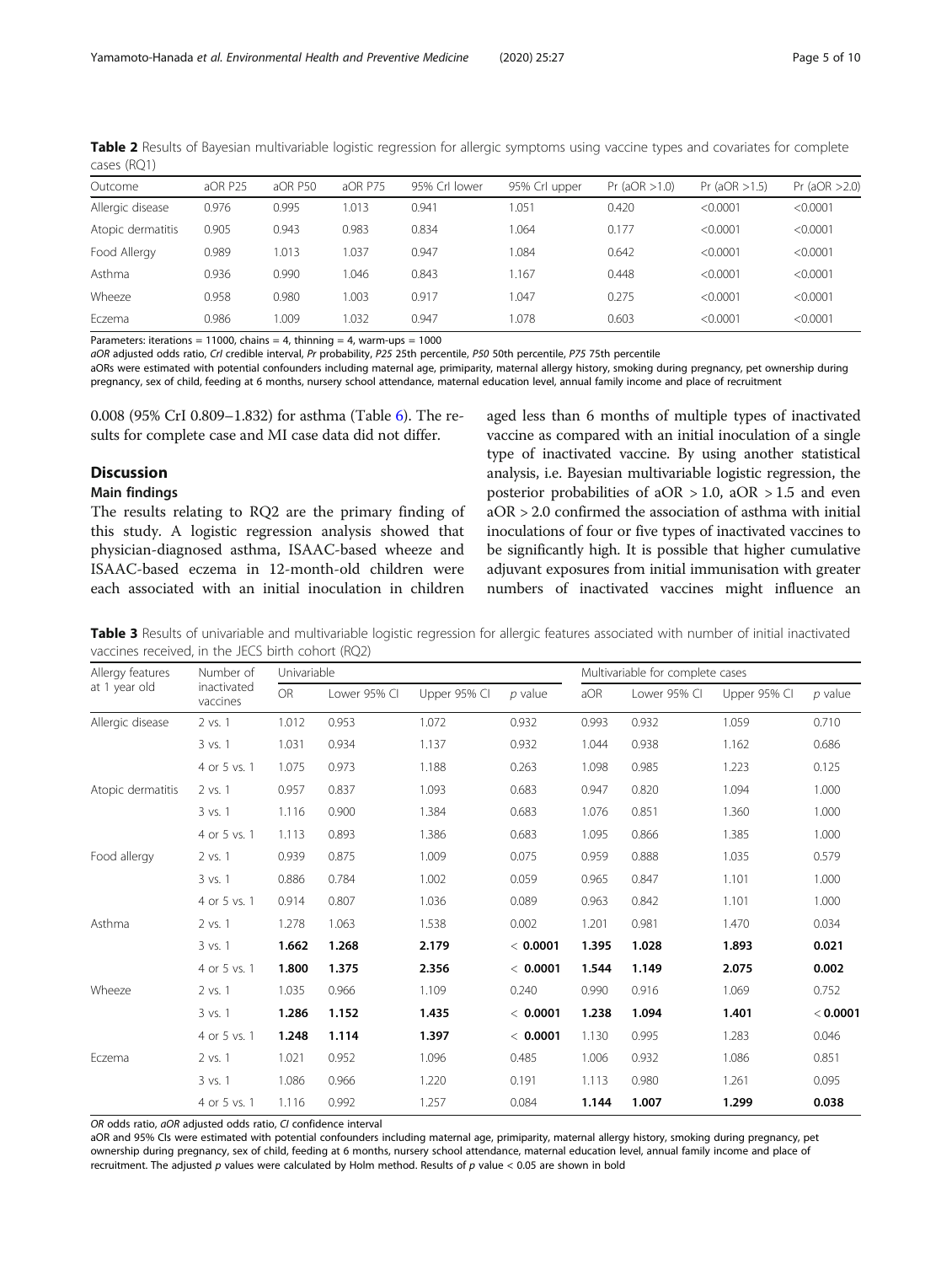|                  | Variable: number of<br>vaccines | aOR<br>P <sub>25</sub> | aOR<br>P <sub>50</sub> | aOR<br>P75 | 95% Crl_<br>lower | 95% Crl<br>upper | $Pr$ (aOR $>$<br>1.0) | $Pr$ (aOR $>$<br>1.5) | $Pr$ (aOR $>$<br>2.0) |
|------------------|---------------------------------|------------------------|------------------------|------------|-------------------|------------------|-----------------------|-----------------------|-----------------------|
| Allergic disease | 2 vs. 1                         | 0.975                  | 0.993                  | 1.011      | 0.941             | 1.047            | 0.397                 | < 0.0001              | < 0.0001              |
|                  | $3$ vs. $1$                     | 1.012                  | 1.045                  | 1.077      | 0.956             | 1.141            | 0.825                 | < 0.0001              | < 0.0001              |
|                  | 4 or 5 vs. 1                    | 1.063                  | 1.097                  | 1.133      | 1.003             | 1.201            | 0.978                 | < 0.0001              | < 0.0001              |
| Atopic           | 2 vs. 1                         | 0.909                  | 0.947                  | 0.989      | 0.841             | 1.067            | 0.194                 | < 0.0001              | < 0.0001              |
| dermatitis       | 3 vs. 1                         | 1.002                  | 1.073                  | 1.147      | 0.885             | 1.300            | 0.758                 | 0.001                 | < 0.0001              |
|                  | 4 or 5 vs. 1                    | 1.023                  | 1.095                  | 1.170      | 0.810             | 1.330            | 0.815                 | 0.001                 | < 0.0001              |
| Food allergy     | 2 vs. 1                         | 0.939                  | 0.959                  | 0.980      | 0.899             | 1.020            | 0.090                 | < 0.0001              | < 0.0001              |
|                  | $3$ vs. $1$                     | 0.930                  | 0.965                  | 1.002      | 0.864             | 1.074            | 0.263                 | < 0.0001              | < 0.0001              |
|                  | 4 or 5 vs. 1                    | 0.927                  | 0.963                  | 1.000      | 0.862             | 1.076            | 0.250                 | < 0.0001              | < 0.0001              |
| Asthma           | 2 vs. 1                         | 1.133                  | 1.202                  | 1.275      | 1.015             | 1.434            | 0.982                 | 0.007                 | < 0.0001              |
|                  | 3 vs. 1                         | 1.279                  | 1.392                  | 1.518      | 1.072             | 1.799            | 0.992                 | 0.281                 | 0.004                 |
|                  | 4 or 5 vs. 1                    | 1.413                  | 1.538                  | 1.676      | 1.198             | 1.967            | 1.000                 | 0.581                 | 0.019                 |
| Wheeze           | 2 vs. 1                         | 0.969                  | 0.990                  | 1.012      | 0.929             | 1.056            | 0.377                 | < 0.0001              | < 0.0001              |
|                  | 3 vs. 1                         | 1.195                  | 1.237                  | 1.281      | 1.116             | 1.374            | 1.000                 | < 0.0001              | < 0.0001              |
|                  | 4 or 5 vs. 1                    | 1.089                  | 1.129                  | 1.171      | 1.016             | 1.254            | 0.987                 | < 0.0001              | < 0.0001              |
| Eczema           | 2 vs. 1                         | 0.985                  | 1.007                  | 1.029      | 0.945             | 1.072            | 0.578                 | < 0.0001              | < 0.0001              |
|                  | 3 vs. 1                         | 1.072                  | 1.112                  | 1.153      | 0.999             | 1.234            | 0.974                 | < 0.0001              | < 0.0001              |
|                  | 4 or 5 vs. 1                    | 1.103                  | 1.144                  | 1.187      | 1.027             | 1.269            | 0.992                 | < 0.0001              | < 0.0001              |

<span id="page-5-0"></span>Table 4 Results of Bayesian multivariable logistic regression for allergic features associated with number of initial inactivated vaccines for complete cases (RQ2)

Parameters: iterations = 11000, chains = 4, thinning = 4, warm-ups = 1000.

aOR adjusted odds ratio, CrI credible interval, Pr probability, P25 25th percentile, P50 50th percentile, P75 75th percentile

Results of 95% CrI  $>$  1.0 and probability  $>$  0.975 are shown in bold

aORs were estimated with potential confounders including maternal age, primiparity, maternal allergy history, smoking during pregnancy, pet ownership during pregnancy, sex of child, feeding at 6 months, nursery school attendance, maternal education level, annual family income and place of recruitment

individual's immunological status and lead to the development of a later allergic response.

## Inactivated vaccines

Related results have been reported by several other investigators. Kiraly et al. showed that delayed DTaP vaccination was associated with reduced eczema in Australia [\[5](#page-8-0)], and McDonald et al. found that delayed administration of the first dose of whole-cell DPT immunisation in childhood was negatively associated with the development of asthma [\[22\]](#page-8-0). In contrast, studies by Spycher et al. and by Vogt et al. each reported that routine immunisation against pertussis in infancy did not

Table 5 Results of univariable and multivariable logistic regression for allergic features associated with initial live polio vaccine only compared with initial BCG vaccine only, in the JECS birth cohort (RQ3)

| Allergy features<br>at 1 year old | Univariable |           |           |            |       | Multivariable for complete cases |           |            |       | Multivariable for multiple imputed data |           |                        |  |
|-----------------------------------|-------------|-----------|-----------|------------|-------|----------------------------------|-----------|------------|-------|-----------------------------------------|-----------|------------------------|--|
|                                   | OR          | Lower 95% | Upper 95% | D<br>value | aOR   | Lower<br>95%CI                   | Upper 95% | D<br>value | aOR   | Lower 95%                               | Upper 95% | $\mathcal{D}$<br>value |  |
| Allergic disease                  | .032        | 0.924     | 1.153     | 0.578      | 0.970 | 0.851                            | 1.105     | 0.648      | 0.990 | 0.123                                   | 7.966     | 0.868                  |  |
| Atopic<br>dermatitis              | 0.872 0.678 |           | 1.122     | 0.287      | 0.889 | 0.663                            | 1.192     | 0.430      | 0.833 | 0.087                                   | 7.936     | 0.191                  |  |
| Food allergy                      | 1.150       | .005      | .315      | 0.042      | 1.060 | 0.906                            | .242      | 0.466      | 1.089 | 0.132                                   | 9.015     | 0.259                  |  |
| Asthma                            | 0.770       | 0.543     | 1.092     | 0.142      | .234  | 0.822                            | 1.852     | 0.311      | 1.148 | 0.106                                   | 12.486    | 0.484                  |  |
| Wheeze                            | 0.914 0.802 |           | 1.041     | 0.175      | .068  | 0.912                            | 1.2525    | 0.413      | .089  | 0.132                                   | 9.009     | 0.253                  |  |
| Eczema                            | 0.987       | 0.865     | 1.127     | 0.845      | 0.887 | 0.759                            | 1.037     | 0.131      | 0.930 | 0.113                                   | 7.674     | 0.327                  |  |

OR odds ratio, aOR adjusted odds ratio, CI confidence interval

aOR and 95% CIs were estimated with potential confounders including maternal age, primiparity, maternal allergy history, smoking during pregnancy, pet ownership during pregnancy, sex of child, feeding at 6 months, nursery school attendance, maternal education level, annual family income and place of recruitment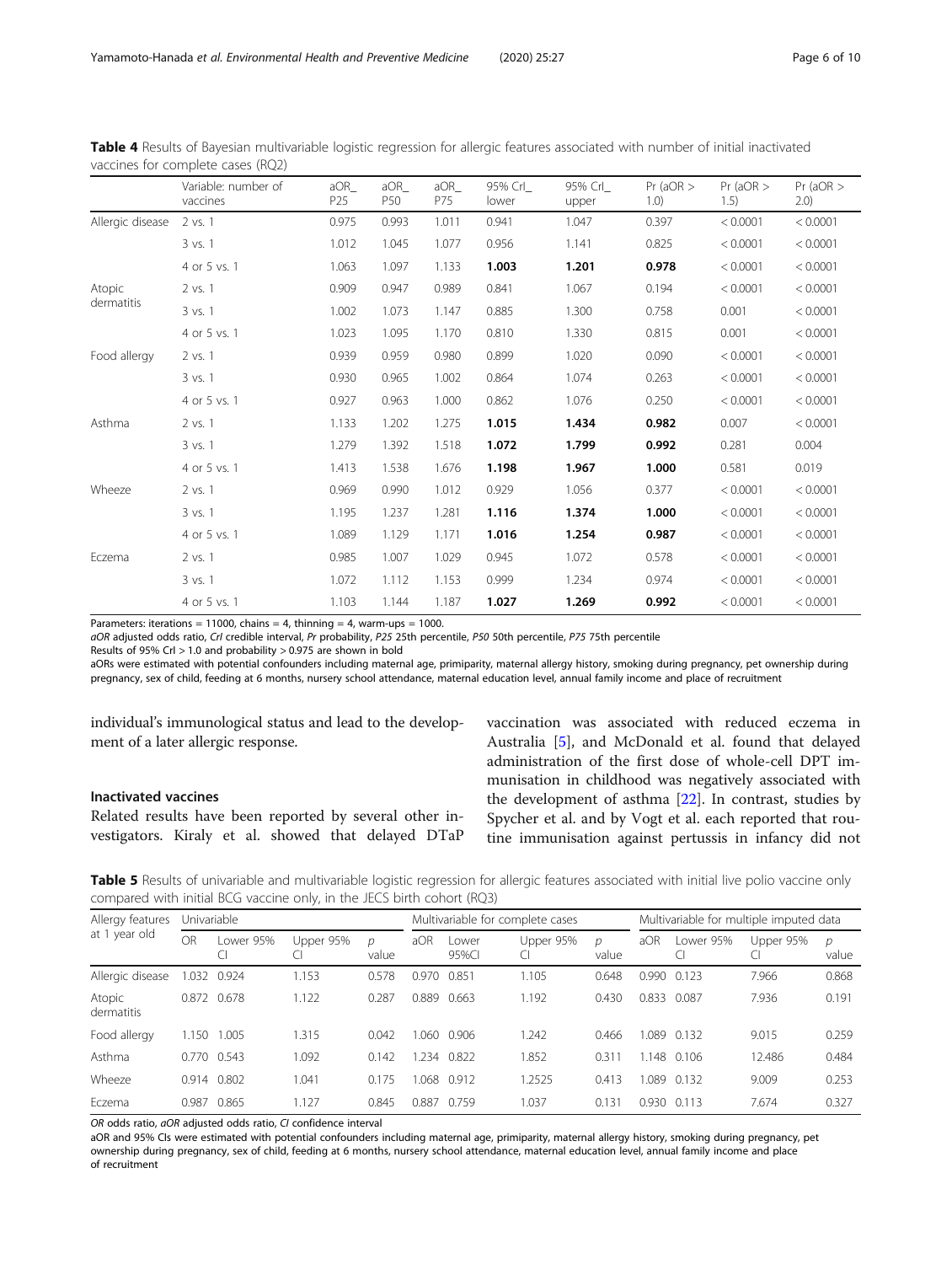<span id="page-6-0"></span>

| Table 6 Results of Bayesian multivariable logistic regression for allergic features associated with initial rotavirus vaccine only |  |  |  |
|------------------------------------------------------------------------------------------------------------------------------------|--|--|--|
| compared with initial BCG only, in the JECS birth cohort for complete cases (RQ3)                                                  |  |  |  |

| Outcome           | aOR P25 | aOR P50 | aOR P75 | 95% Crl lower | 95% Crl upper | Pr (aOR > 1.0) | Pr(aOR > 1.5) | Pr $(aOR > 2.0)$ |
|-------------------|---------|---------|---------|---------------|---------------|----------------|---------------|------------------|
| Allergic disease  | 0.928   | 0.971   | 015     | 0.851         | 105           | 0.327          | < 0.0001      | < 0.0001         |
| Atopic dermatitis | 0.798   | 0.884   | 0.977   | 0.656         | 1.181         | 0.205          | < 0.0001      | < 0.0001         |
| Food allergy      | 1.005   | 1.060   | .119    | 0.904         | .234          | 0.770          | < 0.0001      | < 0.0001         |
| Asthma            | 1.069   | 1.230   | .410    | 0.809         | .823          | 0.841          | 0.165         | 0.008            |
| Wheeze            | 1.012   | 1.069   | .129    | 0.912         | .250          | 0.795          | < 0.0001      | < 0.0001         |
| Eczema            | 0.839   | 0.887   | 0.934   | 0.758         | .036          | 0.063          | < 0.0001      | < 0.0001         |
|                   |         |         |         |               |               |                |               |                  |

Parameters: iterations = 11000, chains = 4, thinning = 4, warm-ups = 1000

aOR adjusted odds ratio, CrI credible interval, Pr probability, P25 25th percentile, P50 50th percentile, P75 75th percentile

aORs were estimated with potential confounders including maternal age, primiparity, maternal allergy history, smoking during pregnancy, pet ownership during pregnancy, sex of child, feeding at 6 months, nursery school attendance, maternal education level, annual family income and place of recruitment

increase the risk of asthma or wheeze [\[7](#page-8-0), [8](#page-8-0)]. Notably, these studies did not evaluate all inactivated vaccines but instead focused on only DPT, and their results were inconsistent. Here, we focused on initial vaccination with any type of inactivated vaccine during infancy to obtain the results presented above. Another report also examined the effect of multiple vaccinations on allergic diseases, but their results were different: Schlaud et al. reported that children with sufficient TDPHiHeP (tetanus, diphtheria, poliomyelitis, Hib, hepatitis B and pertussis) vaccination by the end of the first year of life had a lower risk of later developing hay fever [[6](#page-8-0)]. Unlike the present work, that study included not only vaccines administered in the initial immunisation but also vaccines administered later during the first year of life. The discrepancy between their findings and our results may be due to the fact that the immune system develops and matures gradually over the course of infancy [\[23](#page-9-0)].

## More types of inactivated vaccines

Because inactivated vaccines generally contain adjuvants, our finding that initial immunisation with more types of inactivated vaccines is associated with the development of asthma or eczema at 12 months of age may implicate adjuvant exposure as a potential risk factor for the development of allergic diseases. We speculate that the mechanism for this association is the induction of type 2 immunological responses by adjuvants. However, not many cases of physician-diagnosed asthma are caused by type 2 immunity, including IgE-mediated allergic reactions at 12 months of age [\[24](#page-9-0)]. The present results regarding the effect of vaccination on physician-diagnosed asthma may be due to non-specific inflammation that is independent of type 2 immunity. In support of this possibility, Kashiwagi et al. reported that DPT/Hib/PCV immunisation increased the serum levels of a proinflammatory cytokine, IL-1β, compared with immunisation with DPT alone  $[25]$  $[25]$ . Although a weak association was found between eczema and initial immunisation with multiple inactive vaccines, further studies should be conducted to elucidate whether

the effects of initial immunisation with multiple inactivated vaccines on asthma development persist after infancy, when most asthmatic children become type 2 immunity-dominant and IgE-dependent.

#### BCG vaccination (live vaccine)

We did not generate any significant results in our comparison of initial immunisation with live versus inactivated vaccines for RQ1, suggesting that BCG vaccination may not have a preventive effect on the development of allergies. However, because BCG vaccination is known to promote Th1/Th17 immunity, we directly examined the effect of the initial immunisation being with BCG as RQ3 [[9](#page-8-0)]. Our results failed to confirm the hypothesis that BCG vaccination of infants reduces the risk of development of allergic diseases. These findings agree with those of a systematic review and meta-analysis that concluded that BCG vaccine was not associated with the development of eczema, rhinoconjunctivitis, allergic sensitisation or allergies in general [[10\]](#page-8-0). However, they differ from those of two other studies. Adults in Finland with a history of Mycobacterium tuberculosis (TB) infection prior to age 17 years had a lower prevalence of asthma than those without a prior TB infection  $[26]$ . In addition, Shirakawa et al. found that positive tuberculin responses were associated with a lower prevalence of asthma, a lower total IgE titre, lower Th2 cytokine (i.e. IL-4, IL-10 and IL-13) levels and a higher Th1 cytokine (IFN-γ) level in Japanese school children [[27](#page-9-0)]. These two studies included adolescent and adult populations, whereas our study evaluated only young infants aged up to 1 year [[26](#page-9-0), [27\]](#page-9-0). The inconsistent results might stem from the different timings of outcome assessment between studies.

## Adjuvants

Adjuvants are essential to enhancing the adaptive immune response in the case of inactivated vaccines [\[28](#page-9-0)]. Aluminium is the most commonly used adjuvant in human inactivated vaccines because this adjuvant stimulates type 2 immune responses [\[2,](#page-8-0) [28\]](#page-9-0). Ohishi et al.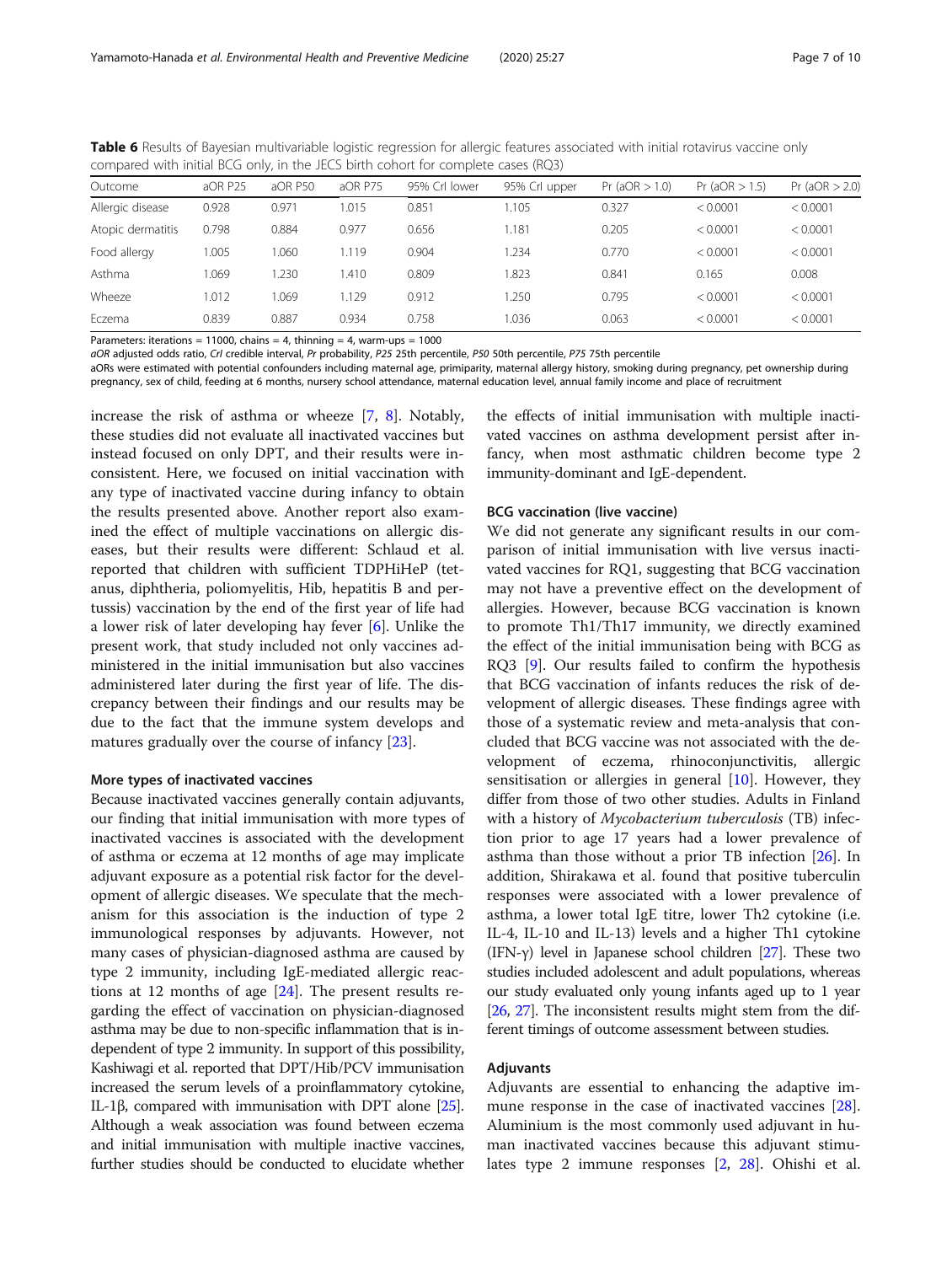<span id="page-7-0"></span>found that the use of hydroxypropyl-β-cyclodextrin (HPβ-CD) as a vaccine adjuvant enhanced IgG antibody responses to a similar degree as the use of alum as an adjuvant but it induced fewer antigen-specific IgE responses compared with alum [[29\]](#page-9-0). Although we were unable to identify the mechanism of how inactivated vaccines alter immunity because our study was epidemiological, we speculate that it involved the induction of type 2 responses. Additional studies are needed to confirm a causative link between adjuvants, type 2 immune responses and the development of allergic diseases. If this mechanism is confirmed, the development of alternate adjuvants that induce fewer type 2 responses might reduce the induction of allergy by initial immunisation with inactivated vaccines.

## Limitations

This study has several limitations. First, we could not confirm the information provided by the vaccine manufacturers, so we could not calculate an accurate cumulative dose of adjuvant based on the vaccine type. Notably, the Hib vaccine used in Japan (ActHIB®) does not include an adjuvant despite being an inactivated vaccine. However, because our RQs were based on distinguishing between live and inactivated vaccines, which we could do from the questionnaires, we were still able to complete our study, which focused on vaccination rather than adjuvant exposure. Second, the relatively large amount of missing data in our study resulted in a response bias. To address this limitation, we applied multiple imputation to account for missing values. We found no differences in the results between the complete case data and the multiple imputation data. Third, recall bias is a major concern in birth cohorts with selfreported questionnaires, which means that the prevalence of allergic diseases may have been underestimated. In addition, it was sometimes unclear at what ages in months the infants received their initial immunisation and developed allergic symptoms. The exact cause-andeffect relationship between exposures and outcomes was unclear. Notably, this study was unable to assess if children had allergic features during the first few months of life prior to vaccination. Because of this limitation, it is not possible to determine whether the reported allergies developed as a result of the effects of vaccination, so this study can evaluate only associations. Furthermore, the ISAAC questionnaire is not officially meant to be used for 1-year-old infants. However, various epidemiological studies have applied the ISAAC questionnaire for a wide range of ages [[30](#page-9-0)]. Fourth, it was not possible to include children who had no clear history of immunisation in our comparisons. Fifth, we did not include all potential confounders, such as hospital visit frequency, in our analyses. The strength of this study is that it was conducted

using a huge sample recruited from the general population across Japan in a nationwide prospective birth cohort study. Further studies are needed to validate our results.

#### **Conclusions**

Although we recognise that immunisation is indispensable for the global elimination of various diseases, this large-scale birth cohort study demonstrated that the prevalence of asthma, wheeze and eczema in children at 12 months of age was associated with the administration of a larger number of types of inactivated vaccines at the initial immunisation before 6 months of age. Despite this association, we strongly support the global vaccination strategy and do not recommend that immunisation be halted. The results of this research support the reconsideration of better vaccination development in the future. Nonetheless, we highly encourage immunisation and support its current global strategy. The present results should be cautiously interpreted, but they suggest that the development of better vaccines and/or adjuvants could be beneficial.

#### Supplementary information

Supplementary information accompanies this paper at [https://doi.org/10.](https://doi.org/10.1186/s12199-020-00864-7) [1186/s12199-020-00864-7](https://doi.org/10.1186/s12199-020-00864-7).

Additional file 1:. Definitions of outcomes

Additional file 2: Figure S1. Flowchart of participant selection in this study

Additional file 3: Table S1. Summary of participant baseline characteristics. All data are presented as numbers (percentages). CQ: clinical question. Table S2. Summary of initial live vaccines and inactivated vaccines, RQ1. Table S3. Summary of the number of initial inactivated vaccines, RQ2. Table S4. Summary of number of initial BCGonly and rotavirus-only vaccines, RQ3

Additional file 4: Table S5. Prevalence for RO1

Additional file 5: Table S6. Prevalence for RQ2

Additional file 6: Table S7. Prevalence for RQ3

#### Abbreviations

aOR: Adjusted odds ratio; BCG: Bacillus Calmette–Guérin; CI: Confidence interval; CQ: Clinical question; CrI: Credible interval; DTaP: Diphtheria, tetanus and acellular pertussis; Hib: Haemophilus influenza type b; IL: Interleukin; JECS: Japan Environment and Children's Study; ISAAC: The International Study of Asthma and Allergies in Childhood; OR: Odds ratio; OTC: Over-thecounter; PCV: Pneumococcal conjugate vaccine; Pr: Probability; RCT: Randomised controlled trial; Th: T helper; UNICEF: United Nations Children's Fund; WHO: World Health Organization

#### Acknowledgements

We would like to thank the children and their families for participating in the JECS. This study was funded and supported by the Ministry of the Environment, Japan. The findings and conclusions of this article are solely the responsibility of the authors and do not represent the official views of the above government agency. Members of the JECS (principal investigator, Kamijima Michihiro) as of 2019 include: Shin Yamazaki (National Institute for Environmental Studies, Tsukuba, Japan), Yukihiro Ohya (National Center for Child Health and Development, Tokyo, Japan), Reiko Kishi (Hokkaido University, Sapporo, Japan), Nobuo Yaegashi (Tohoku University, Sendai, Japan), Koichi Hashimoto (Fukushima Medical University, Fukushima, Japan), Chisato Mori (Chiba University, Chiba, Japan), Shuichi Ito (Yokohama City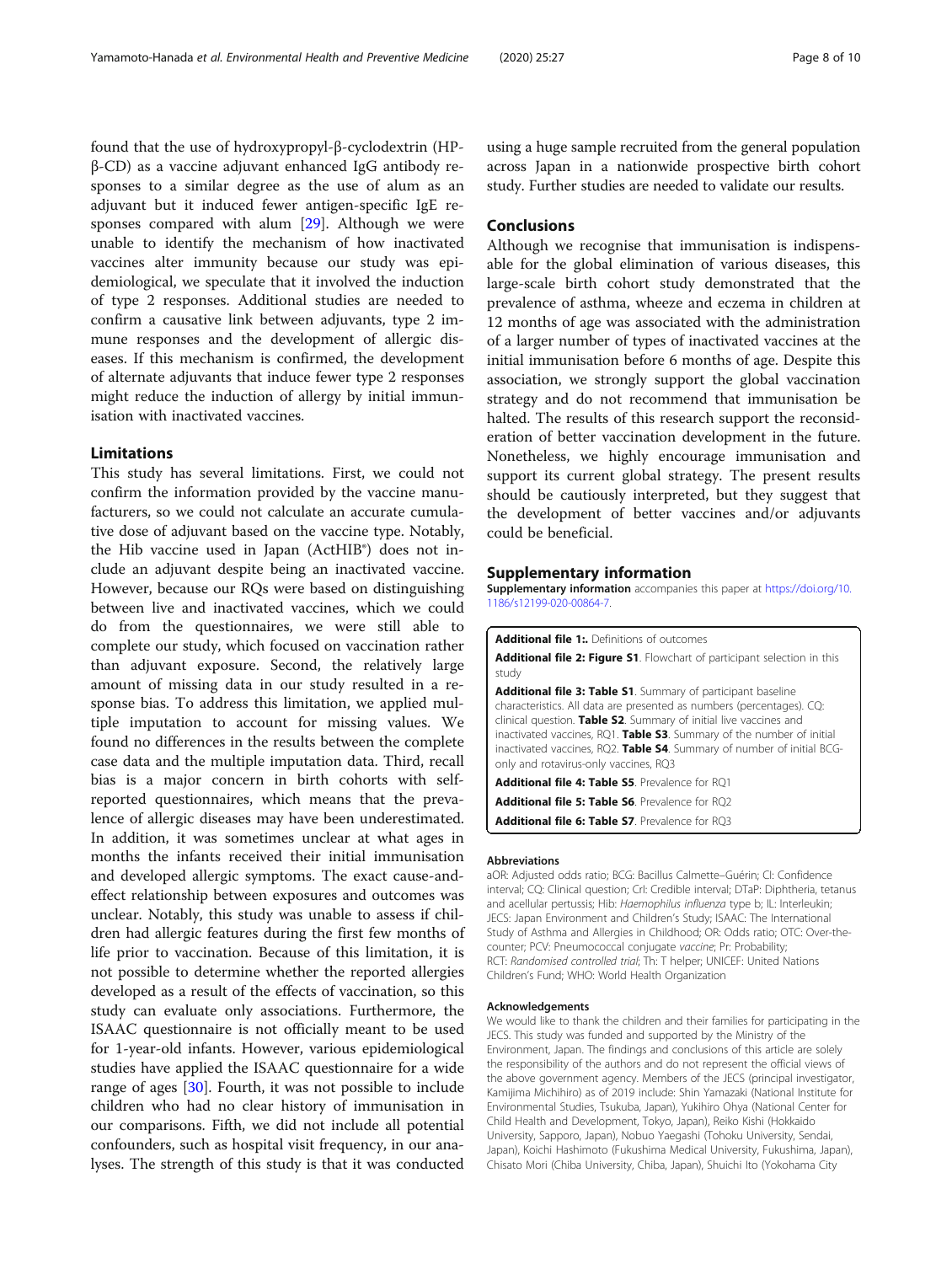<span id="page-8-0"></span>University, Yokohama, Japan), Zentaro Yamagata (University of Yamanashi, Chuo, Japan), Hidekuni Inadera (University of Toyama, Toyama, Japan), Michihiro Kamijima (Nagoya City University, Nagoya, Japan), Takeo Nakayama (Kyoto University, Kyoto, Japan), Hiroyasu Iso (Osaka University, Suita, Japan), Masayuki Shima (Hyogo College of Medicine, Nishinomiya, Japan), Youichi Kurozawa (Tottori University, Yonago, Japan), Narufumi Suganuma (Kochi University, Nankoku, Japan), Koichi Kusuhara (University of Occupational and Environmental Health, Kitakyushu, Japan) and Takahiko Katoh (Kumamoto University, Kumamoto, Japan). Special thanks to Mr. Lawrence W. Stiver (Quality Translation Co., Ltd.; Tokyo, Japan; [qualityt@gol.com\)](mailto:qualityt@gol.com) for proofreading the manuscript. We also thank Katie Oakley, PhD, from Edanz Group ([https://en-author-services.edanzgroup.com/\)](https://en-author-services.edanzgroup.com/) for editing a draft of this manuscript.

#### Authors' contributions

KYH, MSA, MiS and YO contributed to the study design. KYH, LY and PK contributed to the statistical plan. PK analysed the data and prepared the study results. KYH, MSA, MiS, LY, HM, HS, MN, MK, KI, KM, HS and YO contributed to the interpretation of the findings. KYH led the drafting of the manuscript, and all co-authors contributed to revising of the manuscript and approved the final version.

#### Funding

The Japan Environment and Children's Study was funded by the Ministry of the Environment, Japan. The findings and conclusions of this study are the sole responsibility of the authors and do not represent the official views of the Japanese Government.

#### Availability of data and materials

The data used to derive our conclusions are unsuitable for public deposition due to ethical restrictions and specific legal framework in Japan. It is prohibited by the Act on the Protection of Personal Information (Act No. 57 of 30 May 2003, amended on 9 September 2015) to publicly deposit data containing personal information. The Ethical Guidelines for Epidemiological Research enforced by the Japan Ministry of Education, Culture, Sports, Science and Technology and the Ministry of Health, Labour and Welfare also restrict the open sharing of the epidemiologic data. All inquiries about access to data should be sent to [jecs-en@nies.go.jp.](mailto:jecs-en@nies.go.jp) The person responsible for handling inquiries sent to this e-mail address is Dr Shoji F. Nakayama, JECS Programme Office, National Institute for Environmental Studies.

#### Ethics approval and consent to participate

The study protocol was approved by the Ministry of the Environment's Institutional Review Board on Epidemiological Studies as well as the ethics committees of all participating institutions. All the participants provided written informed consent.

#### Consent for publication

Not applicable.

#### Competing interests

The authors declare that they have no competing interests.

#### Author details

<sup>1</sup> Allergy Center, National Center for Child Health and Development, Tokyo, Japan.<sup>2</sup>Medical Support Center for the Japan Environment and Children's Study, National Research Institute for Child Health and Development, Tokyo, Japan. <sup>3</sup>Division of Biostatistics, Department of Data Management, Center for Clinical Research and Development, National Center for Child Health and Development, Tokyo, Japan. <sup>4</sup>Department of Allergy and Clinical Immunology, National Research Institute for Child Health and Development, Tokyo, Japan.

#### Received: 5 February 2020 Accepted: 18 June 2020 Published online: 07 July 2020

#### References

1. Marciani DJ. Vaccine adjuvants: role and mechanisms of action in vaccine immunogenicity. Drug Discov Today. 2003;8:934–43.

- 2. Marrack P, McKee AS, Munks MW. Towards an understanding of the adjuvant action of aluminium. Nat Rev Immunol. 2009;9:287 [https://doi.org/](https://doi.org/10.1038/nri2510) [10.1038/nri2510.](https://doi.org/10.1038/nri2510)
- 3. Centers for Disease Control and Prevention. Adjuvants help vaccines work better. 2018. [https://www.cdc.gov/vaccinesafety/concerns/adjuvants.html.](https://www.cdc.gov/vaccinesafety/concerns/adjuvants.html) Accessed 22 July 2019.
- 4. Yamanishi R, Yusa I, Bando N, TERAO J. Adjuvant activity of alum in inducing antigen specific IgE antibodies in BALB/c mice: a reevaluation. Biosci Biotechnol Biochem. 2003;67:166–9.
- 5. Kiraly N, Koplin JJ, Crawford NW, Bannister S, Flanagan KL, Holt PG, et al. Timing of routine infant vaccinations and risk of food allergy and eczema at one year of age. Allergy. 2016;71:541–9 <https://doi.org/10.1111/all.12830>.
- 6. Schlaud M, Schmitz R, Poethko-Muller C, Kuhnert R. Vaccinations in the first year of life and risk of atopic disease—results from the KiGGS study. Vaccine. 2017;35:5156–62 <https://doi.org/10.1016/j.vaccine.2017.07.111>.
- 7. Spycher BD, Silverman M, Egger M, Zwahlen M, Kuehni CE. Routine vaccination against pertussis and the risk of childhood asthma: a population-based cohort study. Pediatrics. 2009;123:944–50 [https://doi.org/](https://doi.org/10.1542/peds.2008-0115) [10.1542/peds.2008-0115](https://doi.org/10.1542/peds.2008-0115).
- 8. Vogt H, Bråbäck L, Kling A-M, Grünewald M, Nilsson L. Pertussis immunization in infancy and adolescent asthma medication. Pediatrics. 2014;134:721.
- Kleinnijenhuis J, Quintin J, Preijers F, Benn CS, Joosten LA, Jacobs C, et al. Long-lasting effects of BCG vaccination on both heterologous Th1/Th17 responses and innate trained immunity. J Innate Immun. 2014;6:152–8 [https://doi.org/10.1159/000355628.](https://doi.org/10.1159/000355628)
- 10. Linehan MF, Nurmatov U, Frank TL, Niven RM, Baxter DN, Sheikh A. Does BCG vaccination protect against childhood asthma? Final results from the Manchester Community Asthma Study retrospective cohort study and updated systematic review and meta-analysis. J Allergy Clin Immunol. 2014; 133:688–95 e14 [https://doi.org/10.1016/j.jaci.2013.08.007.](https://doi.org/10.1016/j.jaci.2013.08.007)
- 11. Yamamoto-Hanada K, Yang L, Narita M, Saito H, Ohya Y. Influence of antibiotic use in early childhood on asthma and allergic diseases at age 5. Ann Allergy Asthma Immunol. 2017;119:54–8 [https://doi.org/10.1016/j.anai.](https://doi.org/10.1016/j.anai.2017.05.013) [2017.05.013.](https://doi.org/10.1016/j.anai.2017.05.013)
- 12. Yamamoto-Hanada K, Yang L, Ishitsuka K, Ayabe T, Mezawa H, Konishi M, et al. Allergic profiles of mothers and fathers in the Japan Environment and Children's Study (JECS): a nationwide birth cohort study. World Allergy Organ J. 2017;10:24 [https://doi.org/10.1186/s40413-017-0157-0.](https://doi.org/10.1186/s40413-017-0157-0)
- 13. Kawamoto T, Nitta H, Murata K, Toda E, Tsukamoto N, Hasegawa M, et al. Rationale and study design of the Japan environment and children's study (JECS). BMC Public Health. 2014;14:25 [https://doi.org/10.1186/1471-2458-14-25.](https://doi.org/10.1186/1471-2458-14-25)
- 14. Michikawa T, Nitta H, Nakayama SF, Ono M, Yonemoto J, Tamura K, et al. The Japan Environment and Children's Study (JECS): a preliminary report on selected characteristics of approximately 10000 pregnant women recruited during the first year of the study. J Epidemiol. 2015;25:452–8 [https://doi.org/](https://doi.org/10.2188/jea.JE20140186) [10.2188/jea.JE20140186](https://doi.org/10.2188/jea.JE20140186).
- 15. Yang L, Yamamoto-Hanada K, Ishitsuka K, Ayabe T, Mezawa H, Konishi M, et al. Medical and surgical complications in pregnancy and obstetric labour complications in the Japan Environment and Children's Study (JECS) cohort: a birth cohort study. J Obstet Gynaecol. 2019; [https://doi.org/10.1080/](https://doi.org/10.1080/01443615.2019.1673709.1-7) [01443615.2019.1673709.1-7](https://doi.org/10.1080/01443615.2019.1673709.1-7), [https://doi.org/10.1080/01443615.2019.1673709.](https://doi.org/10.1080/01443615.2019.1673709)
- 16. Asher M, Keil U, Anderson H, Beasley R, Crane J, Martinez F, et al. International study of asthma and allergies in childhood (ISAAC): rationale and methods. Eur Respir J. 1995;8:483–91.
- 17. The National Institute of Infectious Diseases (NIID) Japan. Immunization Schedule, Japan 2011 (for those under 20 years of age). 2011. [https://idsc.](https://idsc.niid.go.jp/vaccine/dschedule/2011/Imm11EN.pdf) [niid.go.jp/vaccine/dschedule/2011/Imm11EN.pdf](https://idsc.niid.go.jp/vaccine/dschedule/2011/Imm11EN.pdf). Accessed 22 July 2019.
- 18. The National Institute of Infectious Diseases (NIID) Japan. Routine and voluntary vaccinations in Japan (Under 20 years old) (Effective Since November 1, 2012). 2012. [https://www.niid.go.jp/niid/images/vaccine/](https://www.niid.go.jp/niid/images/vaccine/schedule/2012/ImmEN121101.pdf) [schedule/2012/ImmEN121101.pdf.](https://www.niid.go.jp/niid/images/vaccine/schedule/2012/ImmEN121101.pdf) Accessed 22 July 2019.
- 19. Groothuis-Oudshoorn K, Van Buuren S. Mice: multivariate imputation by chained equations in R. J Stat Softw. 2011;45:1–67.
- 20. Team SD: RStan: the R interface to Stan. R package version 2.17.3. 2018. URL [http://mc-stan.org/.](http://mc-stan.org/) Accessed July 22 2019.
- 21. Team RC. R: A language and environment for statistical computing. Vienna: R Foundation for Statistical Computing; 2018. [https://www.R-project.org/](https://www.r-project.org/). Accessed 22 July 2019.
- 22. McDonald KL, Huq SI, Lix LM, Becker AB, Kozyrskyj AL. Delay in diphtheria, pertussis, tetanus vaccination is associate with a reduced risk of childhood asthma. J Allergy Clin Immunol. 2008;121(3):626–31.